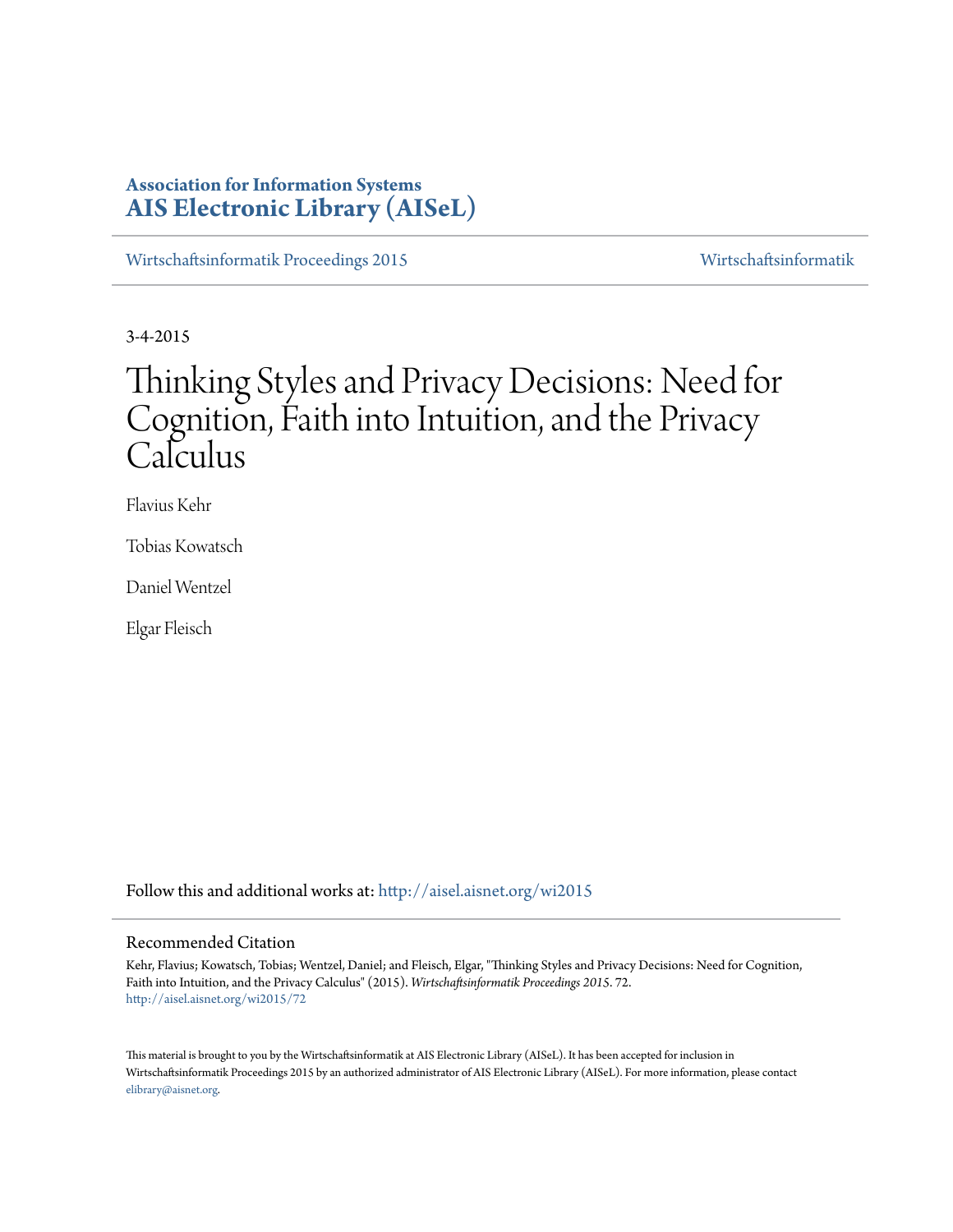# **Thinking Styles and Privacy Decisions: Need for Cognition, Faith into Intuition, and the Privacy Calculus**

Flavius Kehr<sup>1</sup>, Tobias Kowatsch<sup>1</sup>, Daniel Wentzel<sup>2</sup>, Elgar Fleisch<sup>1</sup>

<sup>1</sup> Institute of Technology Management, University of St. Gallen, Switzerland {flavius.kehr,tobias.kowatsch,elgar.fleisch}@unisg.ch <sup>2</sup> Chair of Marketing, RWTH Aachen University, Germany [dw@lum.rwth-aachen.de](mailto:dw@lum.rwth-aachen.de)

**Abstract.** Investigating cognitive processes that underlie privacy-related decisions, prior research has primarily adopted a "privacy calculus" view, indicating privacy-related decisions to constitute rational anticipations of risks and benefits connected to data disclosure. Referring to psychological limitations and heuristic thinking, however, recent research has discussed notions of bounded rationality in this context. Adopting this view, the current research argues that privacy decisions are guided by thinking styles, i.e. individual preferences to decide in an either rational or intuitive way. Results of a survey indicated that individuals high in rational thinking, as reflected by a high need for cognition, anticipated and weighed risk and benefits more thoroughly. In contrast, individuals relying on experiential thinking (as reflected by a high faith into intuition) overleaped rational considerations and relied on their hunches rather than a privacy calculus when assessing intentions to disclose information. Theoretical and practical implications of these findings are discussed.

**Keywords:** Privacy Calculus, Irrational Behavior, Thinking Styles, Faith into Intuition, Need for Cognition

# **1 Introduction**

Providing the shipping address to an e-commerce website [1], disclosing the own position to a location-based mobile service [2], or informing a health monitoring service about one's well-being [3]: When using technology, individuals are steadily confronted with the decision to disclose, or not disclose, private information. Investigating the cognitive processes that underlie such decisions, researchers have often applied a "privacy calculus" perspective [2, 4-6], arguing that individuals anticipate and trade-off negative and positive outcomes of data disclosure, and decide to disclose personal information only if the (perceived) benefits outweigh the (perceived) risks [2]. Applying this perspective, prior studies have identified numerous factors enhancing or mitigating risk and benefit perceptions, including personalization [7, 8], privacy seals [9], or information sensitivity [10, 11].

Also, scholars have discussed notions of *bounded* rationality in this context, arguing individual decision-making to be impacted by psychological limitations, such as

<sup>12&</sup>lt;sup>th</sup> International Conference on Wirtschaftsinformatik,

March 4-6 2015, Osnabrück, Germany

Kehr, F.; Kowatsch, T.; Wentzel, D.; Fleisch, E. (2015): Thinking Styles and Privacy Decisions: Need for Cognition, Faith into Intuition, and the Privacy Calculus, in: Thomas. O.; Teuteberg, F. (Hrsg.): Proceedings der 12. Internationalen Tagung Wirtschaftsinformatik (WI 2015), Osnabrück, S. 1071-1084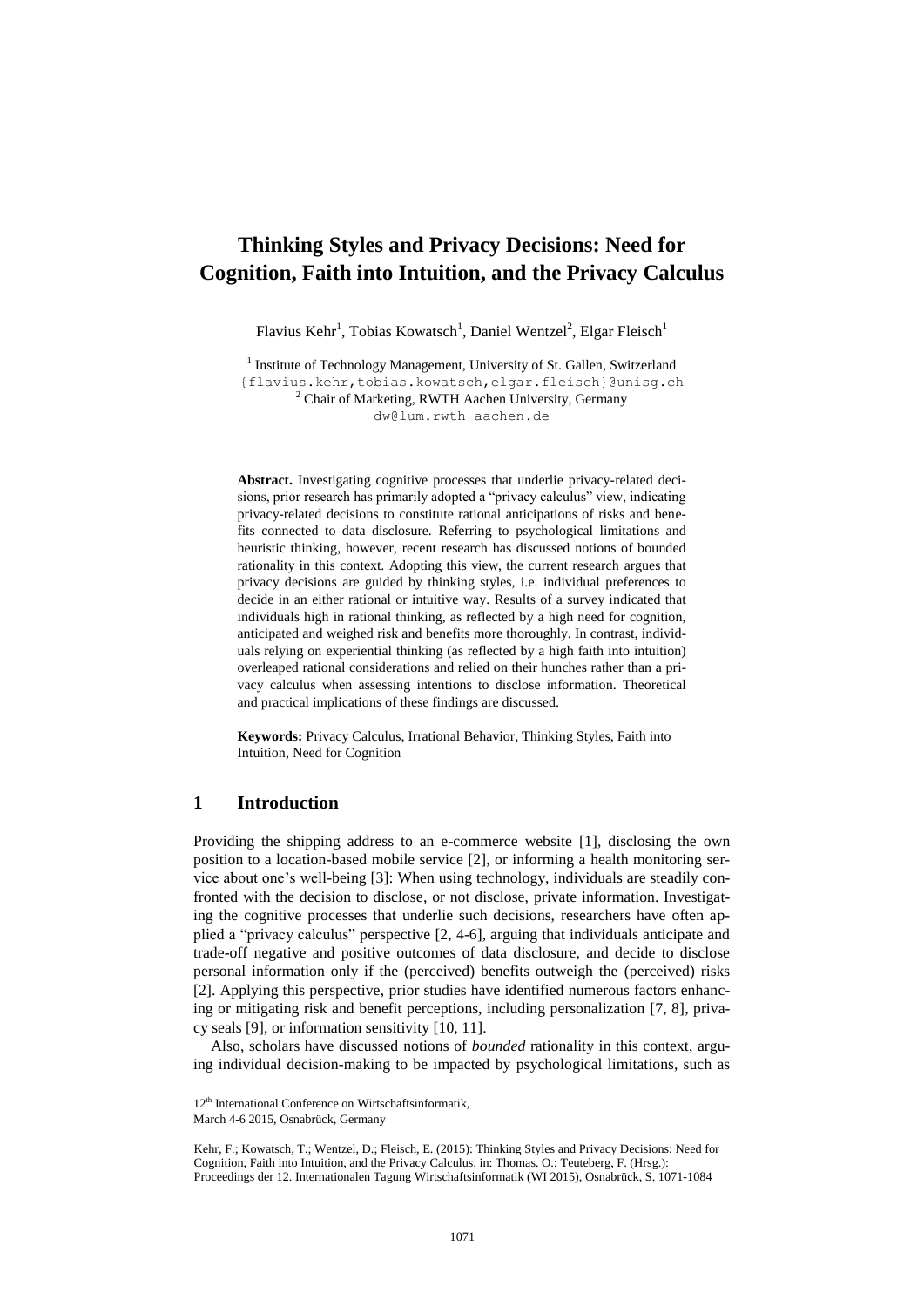the attempt for immediate gratification [12], or restricted capabilities to overview and process all relevant information [13-15]. Also, the impact of emotions and affective thinking was discussed, with several studies yielding evidence on the impact of both positive and negative emotions in the context of privacy-related decisions [16-18].

Building on these propositions, the current research strives to expand the knowledge on rational and irrational processes that underlie privacy-related decisions by introducing individual differences in thinking as a precondition to the privacy calculus framework. More precisely, our study focuses on two types of cognitive preferences, or *thinking styles*, known to guide individuals' processing depth and deliberation of rational arguments – *need for cognition* and *faith into intuition* [19, 20].

In the following, we will first review pertinent research streams and introduce our conceptual model. Next, we provide an overview over the applied methodology and present the results of our empirical study. Then, we will discuss theoretical and practical implications of the findings, and provide a conclusion.

# **2 Conceptual Model and Hypotheses**

Figure 1 depicts our conceptual model. In line with prior research, we regard privacy disclosing behavior, such as disclosing intentions, as a common outcome of individual risk and benefit valuations. In contrast to many prior studies, however, we assume (1) risk and benefit valuations to constitute interdependent rather than independent factors, and (2) privacy-valuations to differentially rely on individual thinking styles, in particular need for cognition and faith into intuition. Rationales for these assumptions are provided in the following.

#### **2.1 Privacy Calculus**

Prior research on privacy-related decision-making has primarily regarded disclosing behaviors, such as intentions to disclose private information to an e-commerce platform [1] or Internet of Things service [3], to result from a conjoint assessment of privacy-related risk and benefit perceptions. Denoted as the *privacy calculus* [1, 5, 6], research has found numerous factors enhancing or mitigating risk and benefit perceptions, such as the stakeholder requesting information [5], the perceived sensitivity of the information to provide [11], or the degree of personalization provided by the datarequesting product or service [5]. In line with this research, we expect disclosing intentions to succeed perceived risks and perceived benefits of information disclosure, and hypothesize:

*H1a: Perceived risks will be negatively associated with intentions to disclose. H1b: Perceived benefits will be positively associated with intentions to disclose.*

While prior studies have primarily relied on the assumption that risk and benefit perceptions constitute independent factors, recent works discussed a potential interdependency of risk and benefit perceptions, with benefit perceptions guiding perceptions of risk [13, 18, 21]. This is in line with findings from consumer behavior research,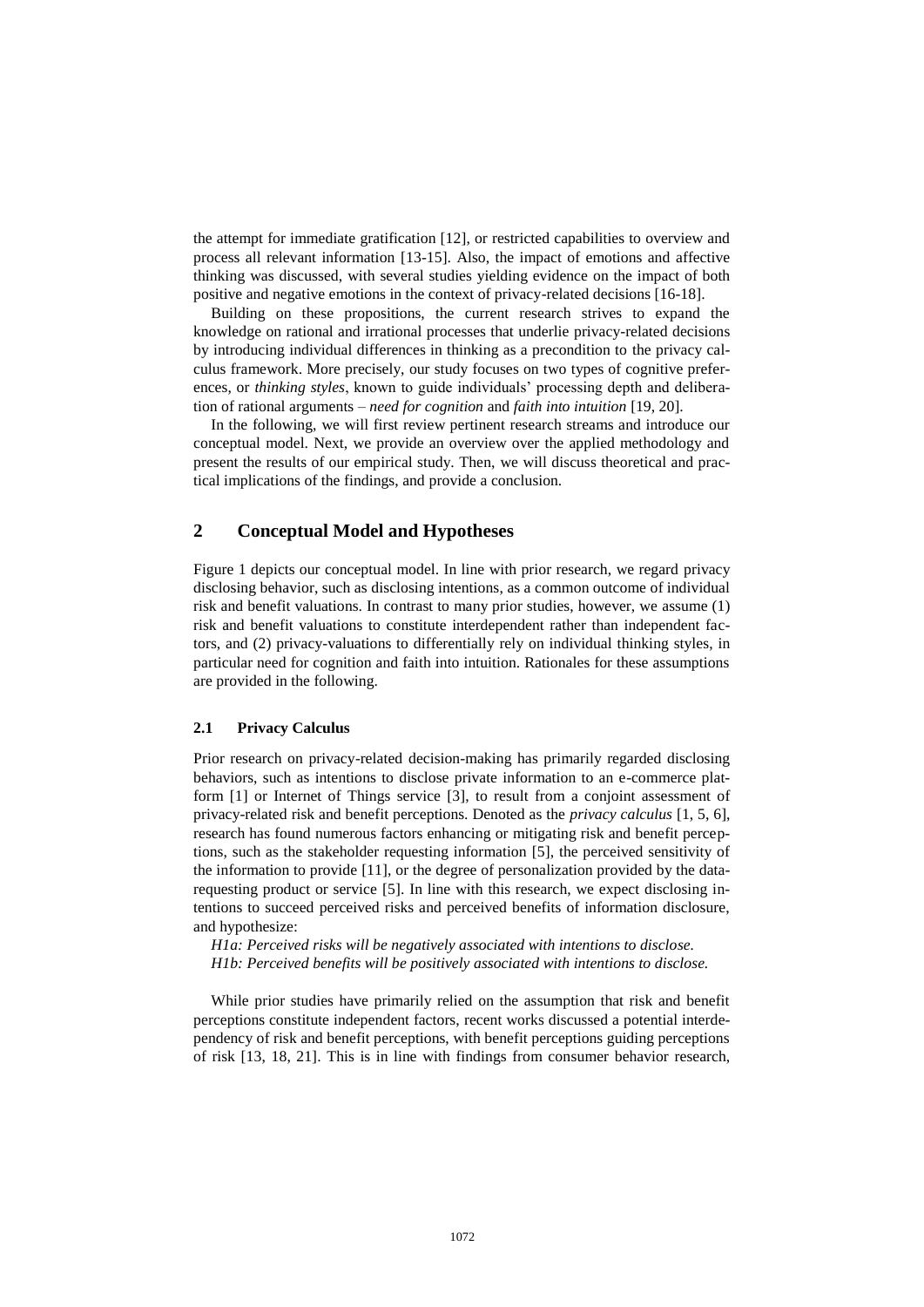arguing risk and benefits to be correlated negatively in individuals' minds, even if they are often correlated positively in reality [22, 23]. Regarding nuclear power, for example, individuals tend to associate high risks and *thus* attribute only *few* benefits, while nuclear power is *both* highly beneficial *and* keenly risky in reality. In line with these findings, we expect privacy-related risk and benefit perceptions to constitute interdependent factors, and hypothesize:

*H2: Perceived benefits will be negatively associated with perceived risks.*



**Fig. 1.** Conceptual Model.

## **2.2 Thinking Styles**

While the privacy calculus literature, at its core, assumes individuals to constitute rational decision-makers who carefully anticipate and weigh risk and benefits connected to information disclosure, a small but increasing stream of literature emphasizes the role of bounded rationality, and "gut feelings" in this context [12, 15-18]. In this regard, prior studies have associated emotions such as joy and fear with privacy risk and protection beliefs [16], or linked affect to website trust and website privacy [17]. Moreover, scholars have discussed the role of affective, intuitive thinking as opposed to rational cognitions in the context of privacy-related decisions, arguing privacy-related decision-making to constitute a partially irrational process [18].

In line with these studies, research in cognitive psychology and consumer behavior has widely adopted a dual process view on human thinking [19, 20, 24-27]. That is, individuals are supposed to possess two independent, yet interacting cognitive systems that guide decision-making processes: While the experiential system is characterized by quick, automatic responses based on emotional reactions and past experiences, the rational system embraces logical and effortful, yet slow considerations of arguments. Consequently, decisions based on the experiential system result in rough and heuristic, "intuitive" decisions, while relying on the rational system entails differ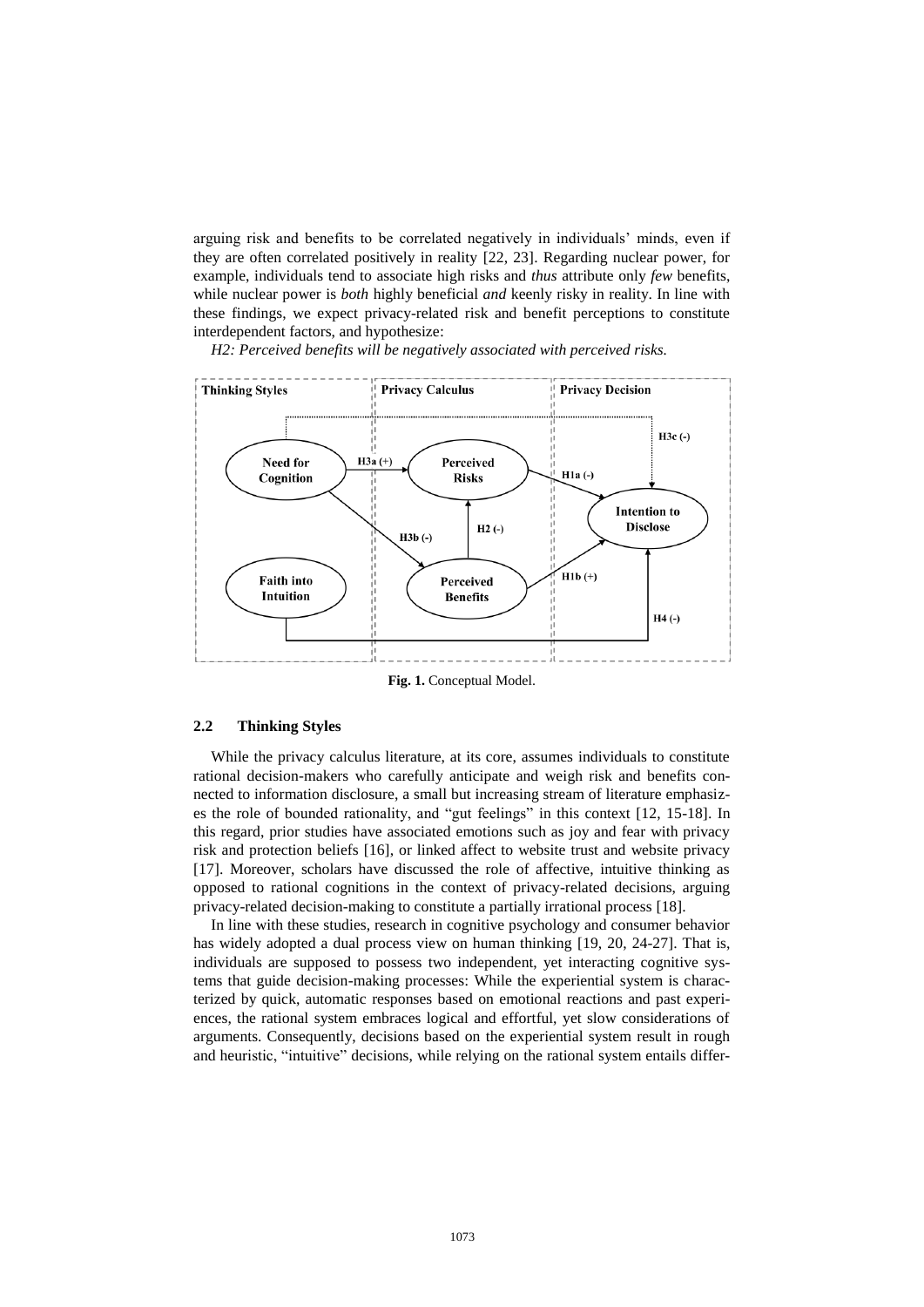entiated and deliberate, "cognitive" choices [27, 28]. While complex real-world decisions often require individuals to use both systems in steady interaction [27], differences in *thinking styles* determine preferences in approaching these problems on a trait level [20]. Stated differently, individuals with a more experiential thinking style prefer using the experiential system when taking decisions, while individuals with a more rational thinking style mostly rely on the rational system when deciding [20]. In past research, an experiential thinking style has often been operationalized as the tendency to have *faith into intuition*, while the preference for the rational system is characterized by a high *need for cognition* [20]*.* Prior work has associated faith into intuition with religious beliefs [29], creative professions [30], and more careful execution of habits [31], while need for cognition was found to correlate with security and conformity needs [30], analytical professions [30], and more innovative organizational behavior [32]. With regard to decision-making, literature reports faith into intuition to more thoroughly drive heuristic judgments, while need for cognition was associated with deeper and more careful processing of information [33]. It is noteworthy, however, that experiential thinking does not necessarily lead to "worse" decisions. Rather, the fit between the decisive situation and the thinking style determines task performance. That is, individuals high in experiential thinking perform worse if a task requires strongly rational and analytical thinking. With many daily tasks, however, different approaches entail equally valuable solutions, thus not disadvantaging individuals high in experiential thinking [34].

Building on these foundations, we argue individual differences and preferences in processing may also shape privacy-related decisions. In particular, we expect individuals with a rational thinking style to more carefully weigh the risks and benefits of a data-requesting situation. An experiential thinking style, in contrast, should result in more superficial cognitive processing. That is, individuals high in experiential thinking should overleap rational considerations and decide based on their intuition. Stated differently, we expect privacy calculus variables to fully mediate the relationship between need for cognition and disclosing intentions, while, in contrast, a direct effect from faith into intuition on intentions to disclose is hypothesized. Given earlier studies that pointed to the role of heuristic thinking and emotions in the context of information privacy [12, 14, 18], it can be assumed that a higher level of faith into intuition does not necessarily entail more liberal disclosing decisions. This view is in line with research in consumer behavior stating that many tasks are equally solvable by both rational and experiential thinking [34]. Hence, we hypothesize:

*H3a: Need for cognition will be positively associated with perceived risks.*

*H3b: Need for cognition will be negatively associated with perceived benefits.*

*H3c: The relationship between need for cognition and intention to disclose will be fully mediated by perceived risks and perceived benefits.*

*H4: Faith into intuition will be negatively associated with intention to disclose.*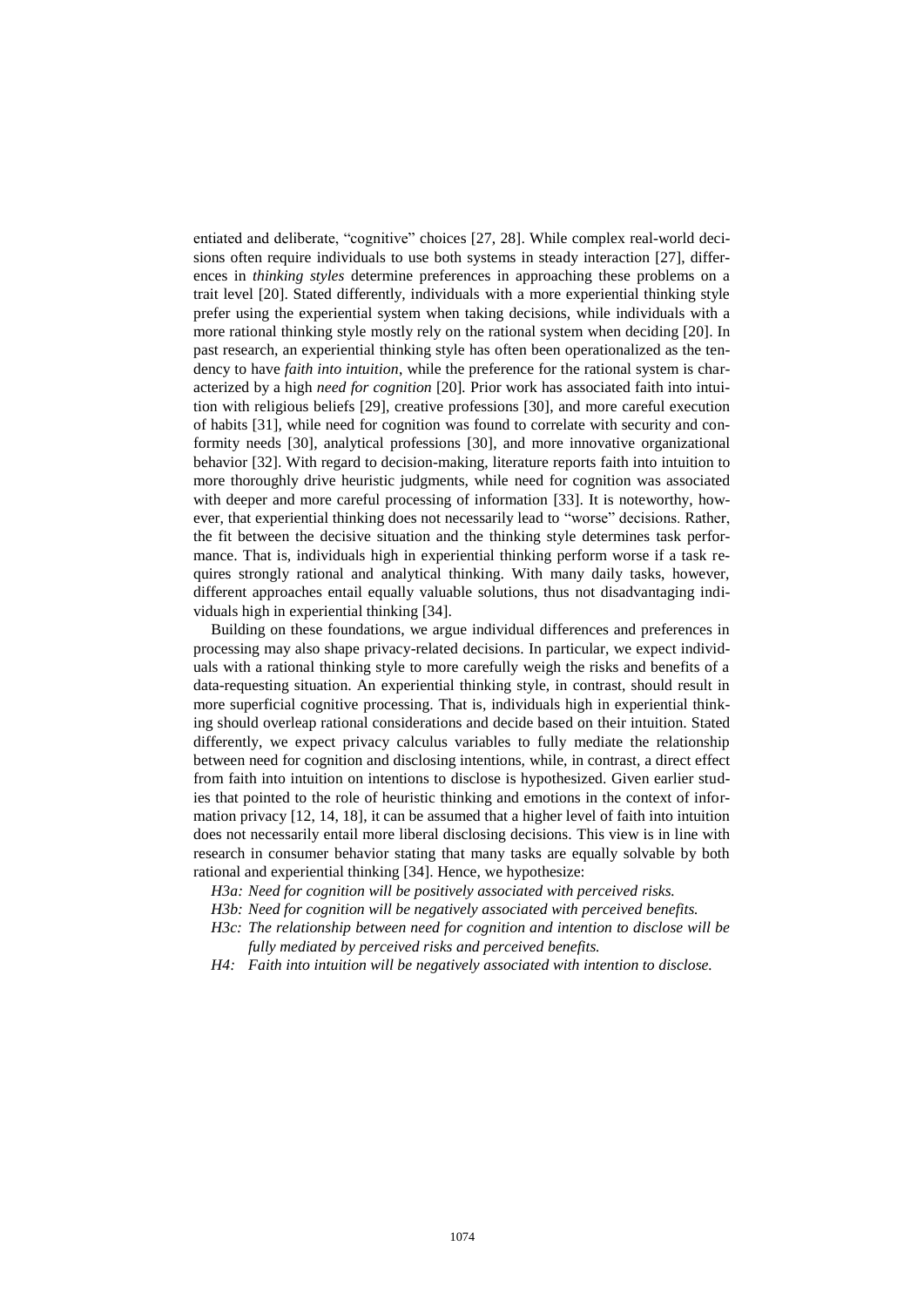# **3 Methods**

In order to test our conceptual model, we conducted an online survey with participants from the United States recruited via Amazon Mechanical Turk. Monetary incentives were provided for participation. U.S. citizens were chosen in order to prevent methodological issues potentially arising from questionnaire translation [35]. Potential participants were invited to give their opinions on an upcoming application designed to measure individual driving styles and provide customized feedback on safe driving. The survey consisted of three parts:

- (1) After clicking on the survey link, participants filled out a short questionnaire covering thinking styles.
- (2) Then, the smartphone application was introduced by a screenshot and a short description of its purpose. Participants were informed that the application was designed in cooperation with an insurance company and told that the application collected certain information in order to work properly, including year of car construction, the car type, and the distance travelled. The insurance situation was chosen in order to rely on a context known to be particularly sensitive to most consumers [36].
- (3) In a second short questionnaire, participants were then asked to rate risks and benefits connected to data provision to this particular application, and provide information on their disclosing intentions. Also, relevant control variables, such as age and gender, were assessed.

#### **3.1 Measures**

To ensure construct validity, scales from previous studies were used. In order to assess need for cognition and faith into intuition, we used four items per construct from the original Rational-Experiential Inventory [20], measuring thinking styles on a seven-point Likert scale ranging from does not apply at all (1) to fully applies (7). Perceived risks as well as perceived benefits were measured by four items each, both adopted from Dinev and colleagues [21]. For these constructs, we applied a seven-point Likert scale ranging from totally disagree (1) to totally agree (7). Intentions to disclose private information was assessed by three items adopted from Anderson and Agarwal [5] and measured on a seven-point semantic differential.

# **4 Results**

In total, 177 individuals participated in the study. In a first step, we filtered out participants who showed response patterns (e.g. zero variance in scales with reverse-coded items) and unreasonable completion times (i.e. < 5 minutes), resulting in an overall sample size of 131 individuals. Mean age was  $31.47$  years (*SD* = 10.48), with 58% male and 42% female subjects. The vast majority of participants stated to own a smartphone (93%), and all were residing in the U.S. at the time of the study. MPlus 6.12 [37] was used for data analysis, and an adjusted maximum likelihood estimator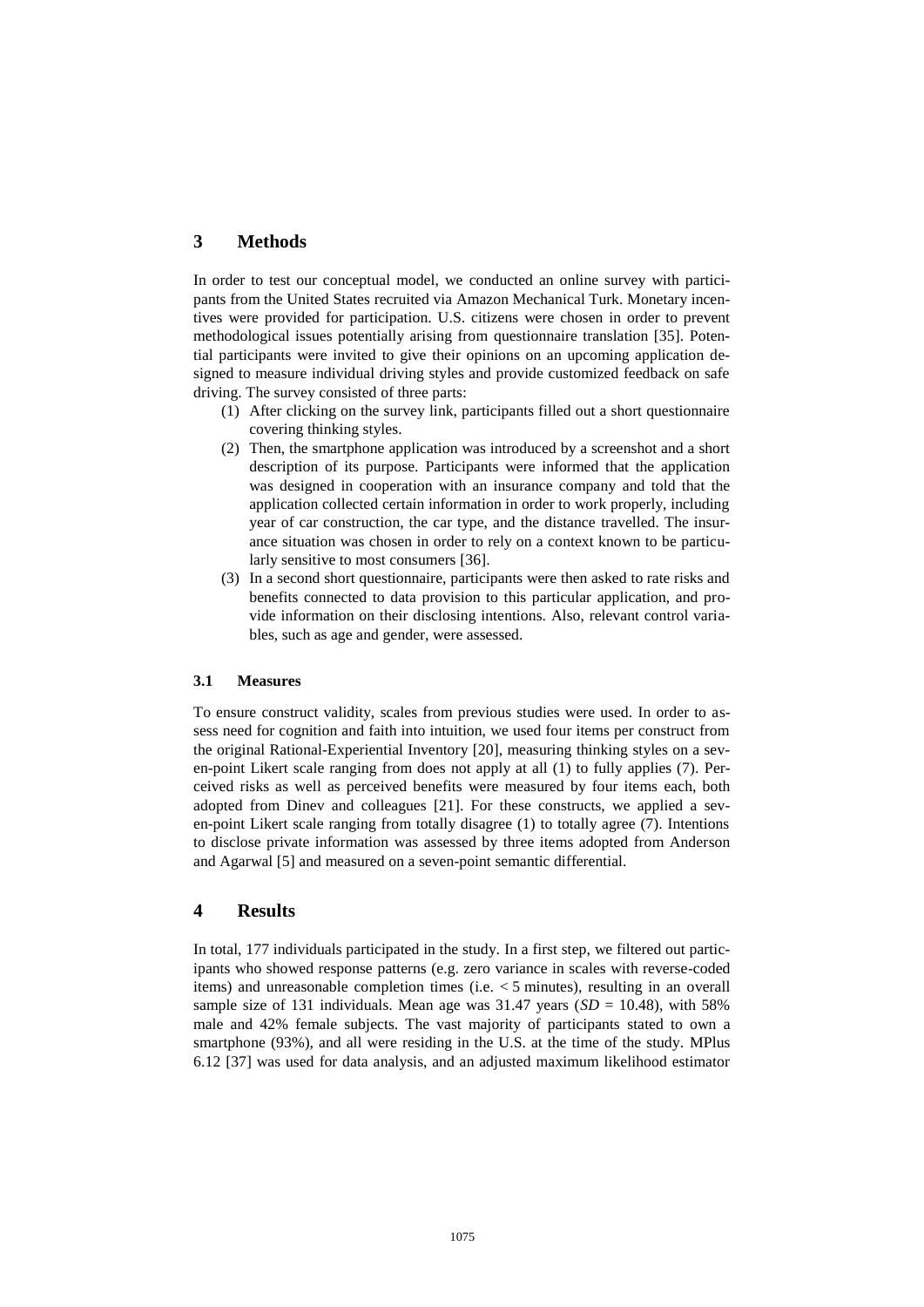(MLMV) was applied to adjust results for non-normality in the data. We used the two-step methodology suggested by Segars and Grover [38] and followed established guidelines [39, 40] in all steps of analysis.

#### **4.1 Measurement Model**

We started data analysis by conducting confirmatory factor analysis (CFA) in order to investigate the psychometric properties of the underlying model. The overall model fit of the measurement model was good, indicating our empirical data to largely reflect theoretical assumptions on factor structure ( $X^2 = 161.15$ ,  $p = .13$ ,  $df = 142$ ,  $X^2/df =$ 1.13, *RMSEA* = .032, *CFI* = .98, *TLI* = .97). We proceeded by inspecting reliability, convergent validity and discriminant validity as well as common method variance of the measurement model.

|                   | NC             | FI             | <b>RISK</b>    | <b>BEN</b>     | <i>INT</i>     | t-value | $R^2$ | CR  | <b>AVE</b> |
|-------------------|----------------|----------------|----------------|----------------|----------------|---------|-------|-----|------------|
| Item              | $\alpha = .85$ | $\alpha = .90$ | $\alpha = .93$ | $\alpha = .87$ | $\alpha = .98$ |         |       |     |            |
| NC1               | .74            |                |                |                |                | 11.93   | .55   |     |            |
| NC2               | .79            |                |                |                |                | 17.55   | .62   | .85 | .59        |
| NC3               | .82            |                |                |                |                | 13.68   | .66   |     |            |
| NC <sub>4</sub>   | .72            |                |                |                |                | 12.78   | .52   |     |            |
| FI1               |                | .91            |                |                |                | 36.49   | .83   |     |            |
| FI2               |                | .75            |                |                |                | 16.53   | .56   | .90 | .69        |
| FI3               |                | .83            |                |                |                | 24.73   | .69   |     |            |
| FI4               |                | .83            |                |                |                | 30.84   | .69   |     |            |
| RISK1             |                |                | .87            |                |                | 40.01   | .76   |     |            |
| RISK <sub>2</sub> |                |                | .94            |                |                | 71.14   | .88   | .93 | .78        |
| RISK3             |                |                | .83            |                |                | 29.55   | .70   |     |            |
| RISK4             |                |                | $.88\,$        |                |                | 38.42   | .78   |     |            |
| BEN1              |                |                |                | .76            |                | 13.31   | .57   |     |            |
| BEN <sub>2</sub>  |                |                |                | .87            |                | 26.42   | .76   | .87 | .63        |
| BEN <sub>3</sub>  |                |                |                | .73            |                | 13.02   | .53   |     |            |
| BEN4              |                |                |                | $.80\,$        |                | 18.39   | .65   |     |            |
| INT <sub>1</sub>  |                |                |                |                | .96            | 106.25  | .93   |     |            |
| INT <sub>2</sub>  |                |                |                |                | .98            | 159.42  | .95   | .98 | .95        |
| INT3              |                |                |                |                | .98            | 142.90  | .96   |     |            |

**Table 1.** Confirmatory Factor Analysis Statistics.

*Note:* NC: Need for Cognition; FI: Faith into Intuition; RISK: Perceived Risks; BEN: Perceived Benefits; INT: Intention to Disclose; CR: Composite Reliability; AVE: Average Variance Extracted; α: Cronbach's Alpha.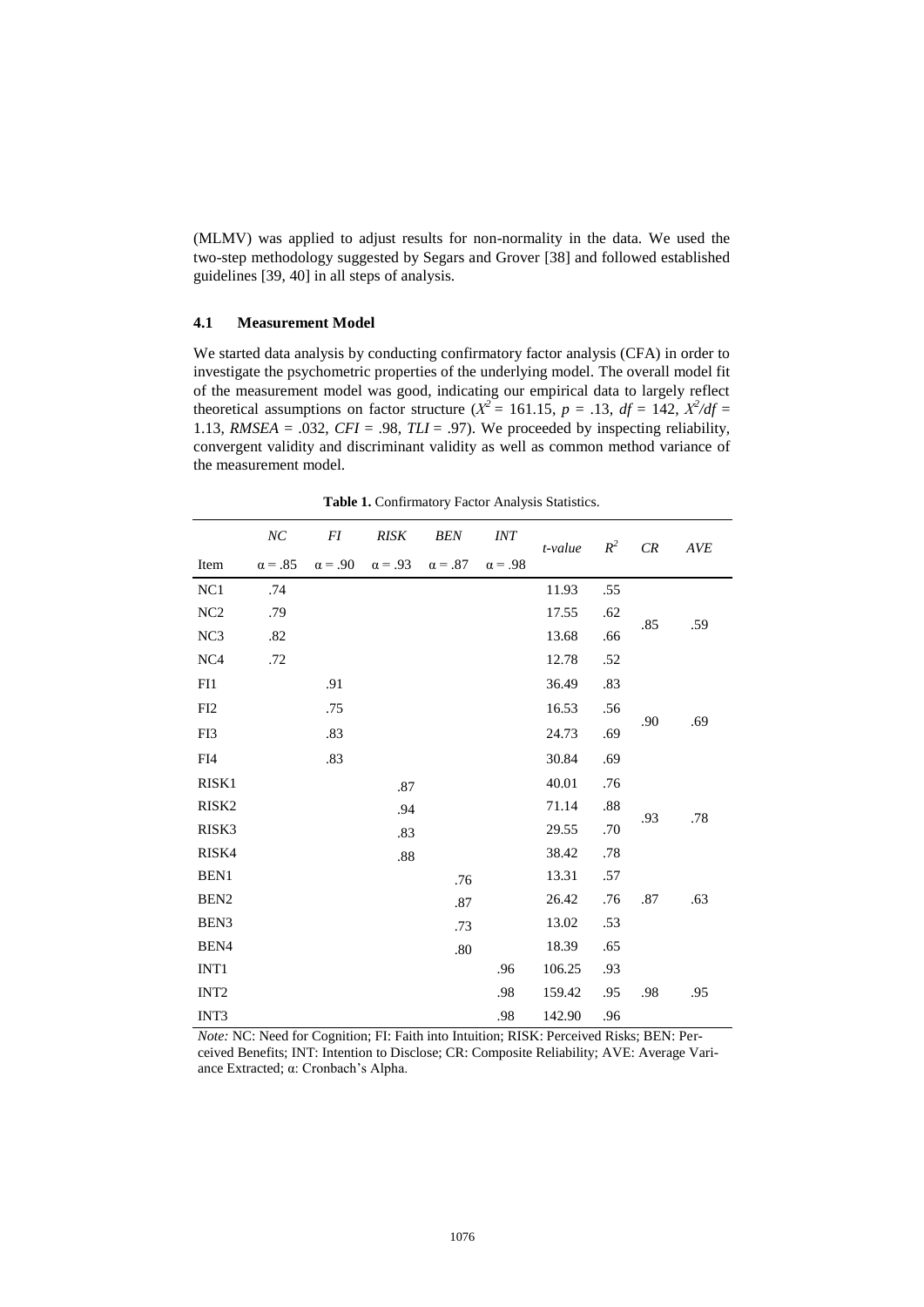Reliability was assessed by analyzing Cronbach's Alpha and the Composite Reliability of the deployed scales. As shown in Table 1, all scales exceeded the recommended threshold values of .70 for internal consistency, indicating good reliability [40]. Convergent validity was examined by (1) analyzing the factor loadings and tvalues of every single indicator used in the CFA and (2) calculating the average variance extracted (AVE) for every deployed scale. As illustrated in Table 1, (1) factor loadings above .70 and highly significant t-values were yielded for every indicator, and (2) AVEs exceeded the recommended threshold values of .50 for every deployed scale. Since these results indicated high convergent validity of the measurement model, we proceeded by testing for discriminant validity. For this purpose, we compared AVEs to bivariate correlations, assessing whether the square roots of AVEs exceeded correlations between the correspondent construct and other constructs in the model [41]. As illustrated in Table 2, this was the case for every single construct, implying latent constructs to sufficiently differ from each other. Also, we tested for common method variance by applying Harman's Single-Factor Test [42]. As suggested by prior literature [43], Harman's test can be conducted in a CFA framework by modeling all manifest indicators to load on a single latent factor, expecting the model to fit the data in case common method variance administrates significant influence. Since, in our case, the estimation algorithm did not achieve convergence after 1000 iterations, implying a single factor model to not accurately represent the underlying data structure, we concluded common method variance to not significantly impact our results. In sum, CFA of the measurement model revealed satisfactory psychometric properties with regard to reliability, convergent and discriminant validity as well as common method variance. Thus, we proceeded by analyzing the structural model.

|             | M         | - SD | NC     | FI     | RISK    | BEN     | <i>INT</i> |
|-------------|-----------|------|--------|--------|---------|---------|------------|
| NC.         | 4.92 1.33 |      | .59    |        |         |         |            |
| FI          | 5.00      | 1.19 | $-.09$ | .69    |         |         |            |
| <b>RISK</b> | 4.36 1.49 |      | $.24*$ | $-.05$ | .78     |         |            |
| <b>BEN</b>  | 4.35      | 1.25 | $-.03$ | .18    | $-47**$ | .63     |            |
| INT         | 4.00      | 1.77 | $-.13$ | $-.05$ | $-73**$ | $.54**$ | .95        |

**Table 2.** Descriptive Statistics, Bivariate Correlations and Average Variance Extracted (AVE) of Latent Constructs.

*Note:* The diagonal terms indicate the average variance extracted (AVE), non-diagonal terms indicate correlations. \*  $p < .05$ ; \*\*  $p < .01$ . NC: Need for Cognition; FI: Faith into Intuition; RISK: Perceived Risks; BEN: Perceived Benefits; INT: Intention to Disclose; M: Mean; SD: Standard Deviation.

# **4.2 Structural Model**

The full structural model, depicted in Figure 2, showed good overall model fit  $(X^2 = 164.36, p = .13, df = 143, X^2/df = 1.14, RMSEA = .032, CFI = .98, TLI = .97$ ), indicating theoretical assumptions on construct relationships to be largely supported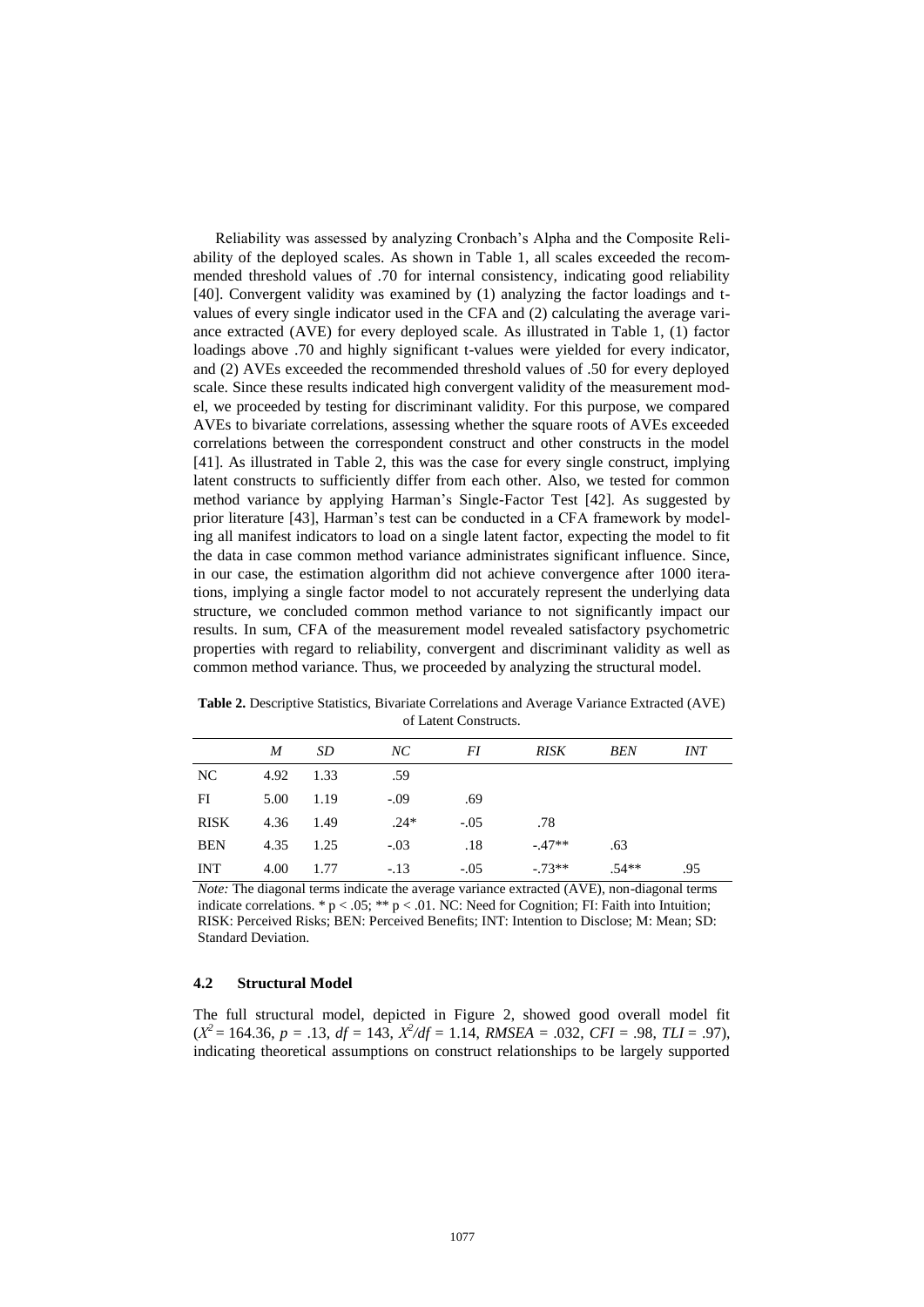by empirical data. Furthermore, a high proportion of explained variance in the main outcome variable  $(R^2 = .61)$  implied main predictors of intention to disclose information could be covered by the model.

With regard to H1 and H2, we have hypothesized a situational privacy calculus to drive disclosing intentions. In contrast to many prior studies, however, we modeled perceived risks and perceived benefits as interdependent, with benefits driving risk perceptions. High and significant path coefficients yielded by the structural model seem to support these hypotheses. Specifically, the relationship of perceived risks and perceived benefits was highly negative (*γ* = -.46, *p* < .01), indicating individuals to not independently weigh risk and benefits when taking privacy-related decisions.

With regard to the impact of thinking styles, our results revealed evidence that need for cognition was related to perceived risks (H3a), but not to perceived benefits in a privacy calculus (H3b). In order to test mediation effects as hypothesized (H3c), we conducted mediation tests using the delta method, a more generalized approach than the Sobel test [44]. Results revealed a slightly significant indirect effect ( $\delta$  = -.23,  $p = .05$ ), and an insignificant direct effect ( $\delta = .02$ ,  $p = .77$ ), resulting in a marginally significant total effect ( $\delta$  = -.20,  $p$  < .10). Thus, the results pointed to a full mediation of the relationship between need for cognition and intention to disclose by perceived risks and perceived benefits.



**Fig. 2.** Results of structural equation model analysis.

In Hypothesis 4, we predicted faith into intuition to directly impact disclosing intentions. In order to test this assumption, we employed two approaches: First, we analyzed the respective path coefficient as output by the original structural model. As depicted in Figure 2, the direct path from faith into intuition to intention to disclose was negative and significant, as hypothesized (*γ* = -.12, *p* < .05). Second, we tested an alternative model that linked faith into intuition to perceived benefits and perceived risks, and analyzed the direct as well as indirect relationships between the situational calculus variables, faith into intuition, and intention to disclose. Although the overall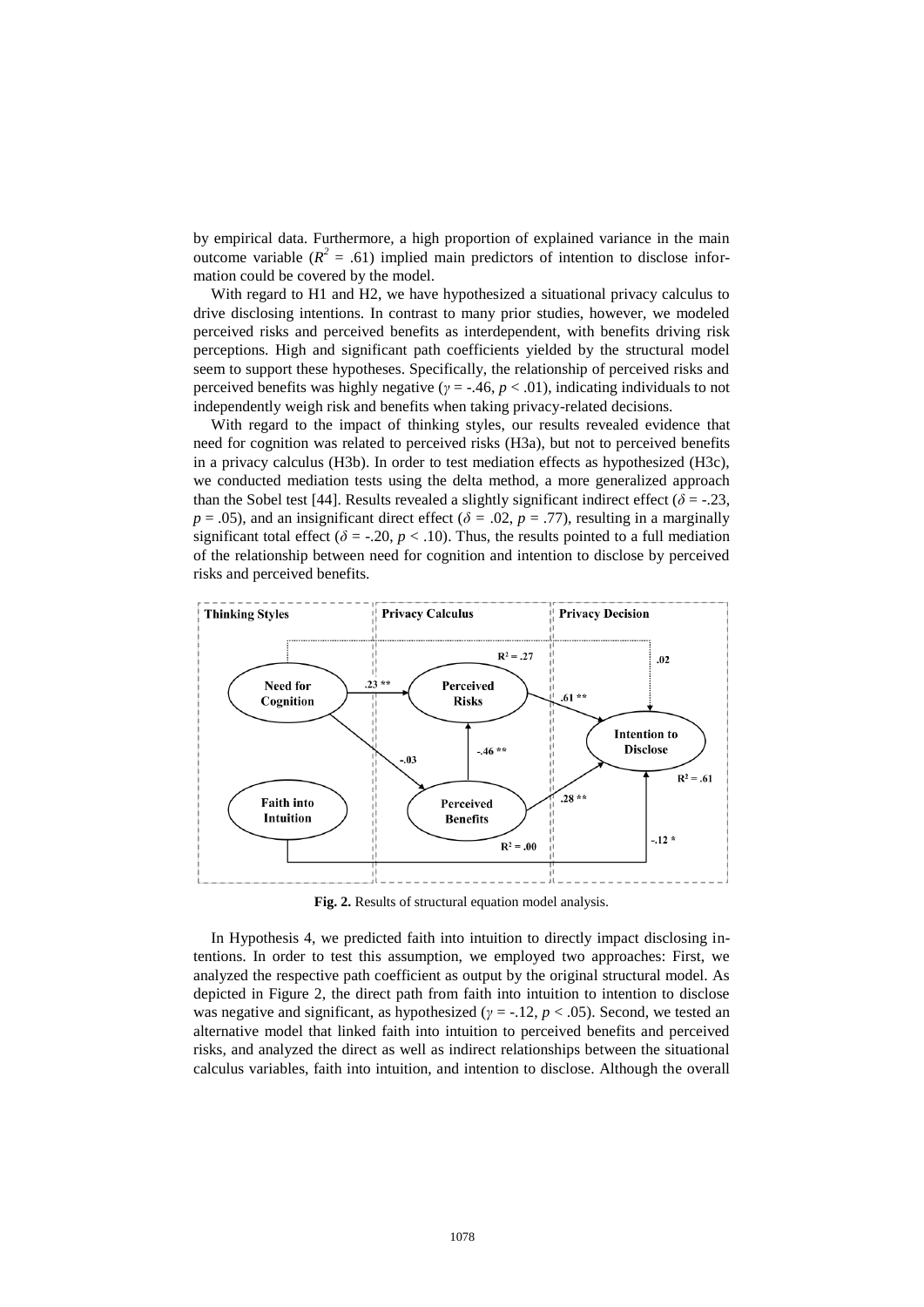fit of this alternative model did not substantially differ from our original model  $(X^2 = 161.97, p = .13, df = 143, X^2/df = 1.13, RMSEA = .032, CFI = .98, TLI = .97$ ), direct effects between faith into intuition and perceived risks ( $\gamma = .05$ ,  $p = .53$ ) as well as faith into intuition and perceived benefits ( $\gamma = .18$ ,  $p = .08$ ) yielded insignificant effects, and mediation analysis revealed only significant direct ( $\delta$  = -.18, *p* < .05), but insignificant indirect ( $\delta$  = .10, *p* = .38) and total effects ( $\delta$  = -.08, *p* = .54). Consequently, we concluded that hypothesis 4 was largely supported by the empirical data.

# **5 Discussion**

In this study, we designed and conducted a survey aiming to validate the role of thinking styles in the context of privacy-related decision-making. More precisely, we hypothesized individuals with highly rational thinking style to carefully weigh risks and benefits connected to information disclosure, while individuals high in experiential thinking were hypothesized to overleap a privacy calculus and more thoroughly decide based on their hunches. In general, our results supported our hypotheses: Indicating individuals high in rational thinking to more carefully weigh risks and benefits, need for cognition was positively associated with perceived risks, and effects from need for cognition on intentions to disclose were carried through privacy calculus variables. In contrast, faith into intuition was not associated with privacy calculus variables, but exerted direct impact on disclosing intentions. This result implies that individuals high in experiential thinking may less carefully weigh risk and benefits connected to data disclosure, or even overleap rational considerations.

#### **5.1 Theoretical and Practical Implications**

In psychology and consumer behavior, thinking styles are defined as consistent tendencies of how individuals think, shaping many different situations in a similar manner [30]. Given this trait character, it can be expected that an individual's thinking style exerts similar influence in diverse situations, including different situations that require data provision. As such, our findings do not only add to the understanding of privacy-related decision-making in a concrete situation, but also contribute to literature that focuses on the relationships between privacy-related constructs and personality traits, such as the big five [45], social awareness [1], or self-construal [46]. Most of these studies have focused on the moderating effect of personality traits in shaping privacy-related *perceptions.* Our work, in contrast, suggests that cognitive *processing* of privacy-related constructs may differ between individuals, and that certain individuals may even completely omit the consideration of some constructs when taking privacy decisions. Hence, the findings of our study may lay a fruitful ground for further research on individual differences in cognitive processing of privacy-related constructs.

Besides, our findings suggest that the privacy calculus, although offering a useful framework for analyzing privacy-related decisions of some individuals, may be less suited for others. Specifically, individuals who mostly rely on experiential thinking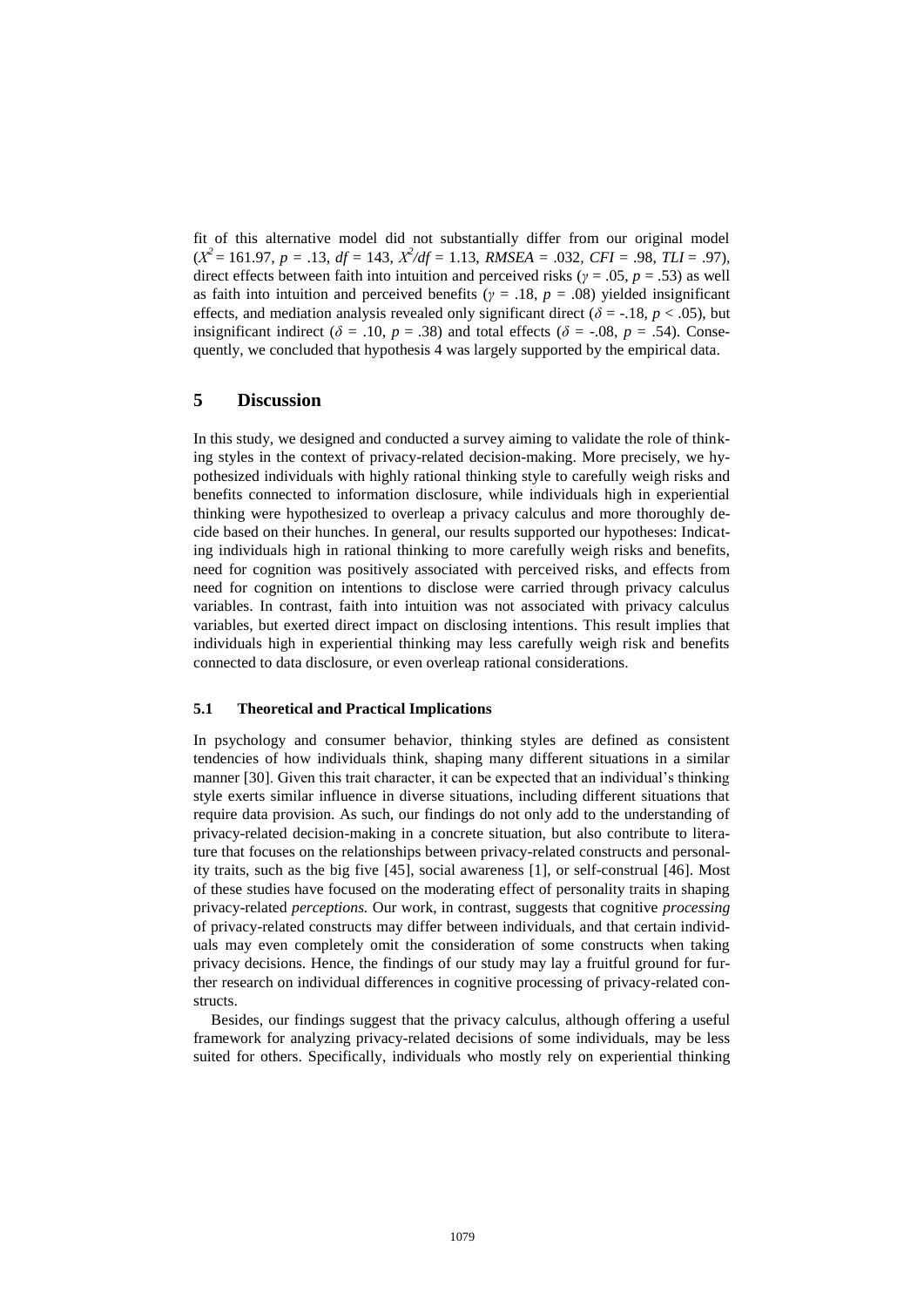may omit or overleap rational considerations and decide based on their hunches rather than anticipating and weighing risks and benefits connected to data disclosure. As such, our findings may offer a new perspective on the privacy calculus framework, and uniquely add to the increasing literature stream that emphasizes the role of bounded rationality, heuristic thinking, or emotional processes in this context (e.g. [12-18]). Bounded rationality, in particular, has been discussed as a potential explanation to the repeated observations of inconsistencies between stated privacy concerns and disclosing behaviors, denoted as the "privacy paradox" [8, 47-49]. In this regard, our study suggests that the severity of the paradox could be moderated by individual differences in thinking styles: Individuals who rely on rational thinking should more carefully weigh all potential risks of information disclosure, and thus also consider their own concerns more intensely. Individuals who rely on experiential thinking, in contrast, might be more easily persuaded by characteristics of the data-requesting situation (such as emotional appeals [18] or immediate benefits [12]), even if they are highly worried on potential data misuse or privacy invasions.

Against this background, our results furthermore imply that researchers and practitioners should more strongly consider individual differences and personalized solutions when building artifacts and recommender systems that aim to protect personal privacy [50, 51]. In particular, actions that target a more intense examination of privacy-related risks and benefits, such as provision of information, recommendations on privacy settings, or privacy policies, might be only helpful for individuals high in rational thinking. For individuals with a more experiential thinking style, in contrast, more subtle, "nudging" [52, 53] interventions might be more supportive.

#### **5.2 Limitations and Future Work**

Although, in general, the data supported the conceptual model, there are several limitations in this study that present useful opportunities for future research.

First, the sample for this research was recruited via Amazon Mechanical Turk, and restricted to U.S. citizens. Despite growing acceptance of survey studies conducted via this tool [54], prior research in information privacy has identified cultural differences in the perception of privacy-related constructs [4, 55]. Therefore, replicating and extending the findings of the current study using diverse samples and different cultural backgrounds might be helpful to support the generalizability of the results.

Second, our results revealed a positive relationship of need for cognition with risk perceptions. For perceived benefits, however, the correspondent hypothesis was not supported by the data. In this regard, the results of this work should be interpreted as a preliminary trial to investigate the role of thinking styles in privacy-related decisionmaking, and more research is needed to confirm the validity and generalizability of our findings.

Third, we have focused on the most important privacy-related constructs in this study in order to emphasize the immediate impact of thinking styles on the privacy calculus. However, many studies in the domain of information privacy have focused on privacy concerns as a central construct [49], and recently, scholars have argued for a distinctive view on privacy-related attitudes and situational privacy calculus varia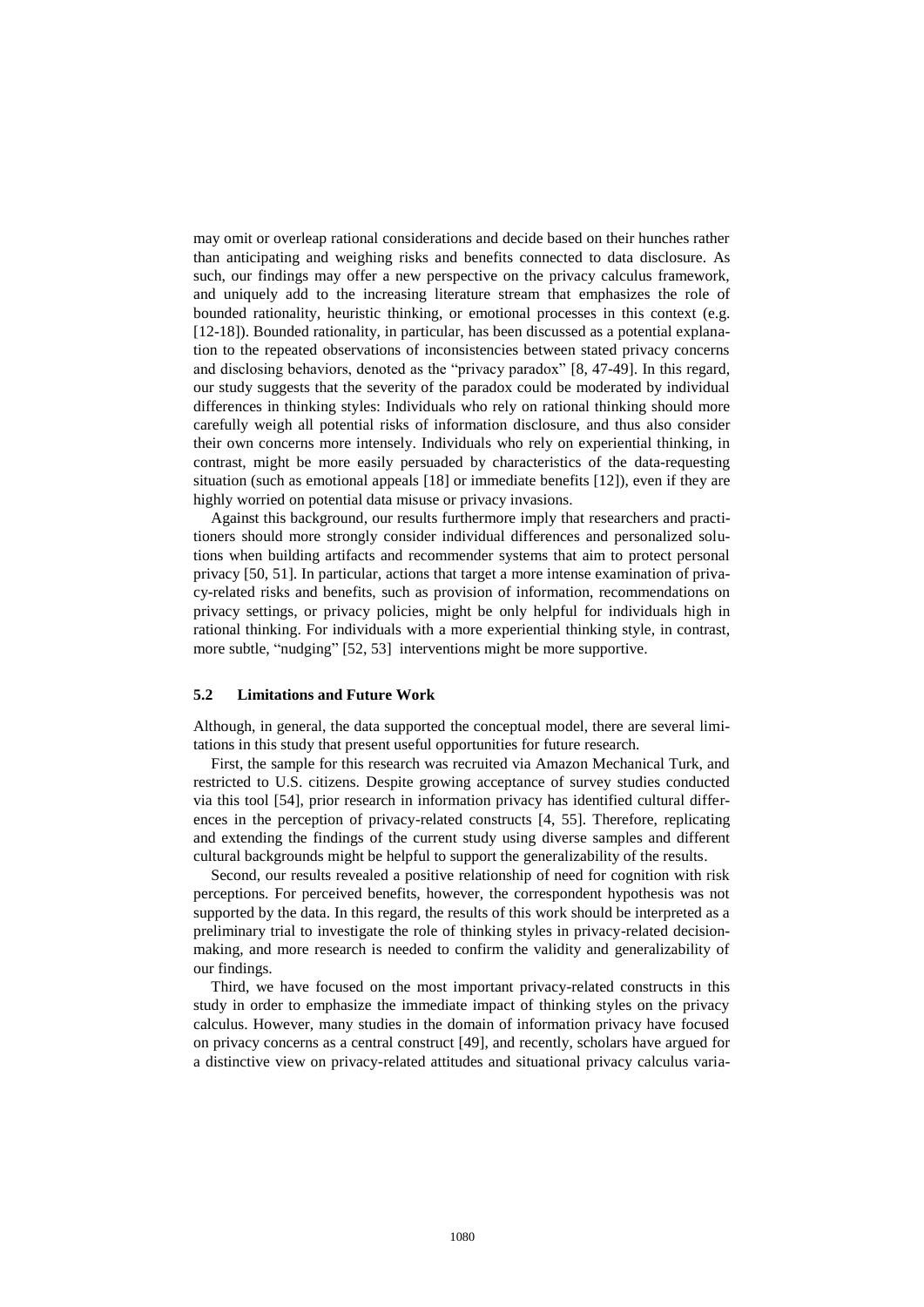bles [16, 18]. Also, researchers have emphasized the contextual and highly situated nature of privacy decisions [49], based on individual differences in product perceptions or demographic backgrounds. Hence, extending the proposed research model to cover more constructs might help to deepen the understanding on the complex relationships of thinking styles, privacy-related attitudes, perceptions, and behaviors.

Fourth, likewise most prior research in the domain of privacy-related decisionmaking, our research relied on intentions rather than real disclosing behaviors [49]. Moreover, our hypotheses were tested in a scenario-based setup and relied on screenshots rather than real product interactions. Given that (1) differences in intentions versus behaviors have been highlighted by many scholars (e.g. [49, 56]), extending our conceptual model to cover real behaviors in a real environment could substantially add to the understanding of privacy-related decisions.

Fifth, our study investigated need for cognition and faith into intuition separately, focusing on individuals high on either one or the other dimension. As argued above, however, individuals possess both systems, and use them in steady interaction [27]. Therefore, a further exploration of thinking styles and dual process models of thinking in the context of privacy-related decisions could yield essential insights on when, why and how individuals disclose their information when using technology. Considering optimal versus non-optimal fit between the decisive situation and the thinking style [34], for example, could constitute a fruitful ground for future research.

## **6 Conclusion**

In summary, this research provided insights on the role of thinking styles in privacyrelated decision-making. Modeling need for cognition and faith into intuition as predictors to a privacy calculus, we found individuals high in rational thinking to more thoroughly evaluate privacy-related risks and benefits. Individuals high in experiential thinking, in contrast, seemed to overleap risk and benefit valuations, basing their decisions on their hunches rather than rational considerations. Opening a new avenue for investigation of individual differences as well as notions of bounded rationality in the context of information privacy, our study may help to deepen the understanding on when, how and why individuals disclose their private information, and how disclosing patterns differ between individuals.

# **References**

- 1. Dinev, T. and Hart, P.: An Extended Privacy Calculus Model for E-Commerce Transactions. Information Systems Research 17, 61-80 (2006)
- 2. Xu, H., et al.: The Role of Push-Pull Technology in Privacy Calculus: The Case of Location-Based Services. Journal of Management Information Systems 26, 135-173 (2009)
- 3. Kowatsch, T. and Maass, W.: Critical Privacy Factors of Internet of Things Services: An Empirical Investigation with Domain Experts. In: 7th Mediterrean Conference on Information Systems (MCIS 2012), pp. 200-211. (2012)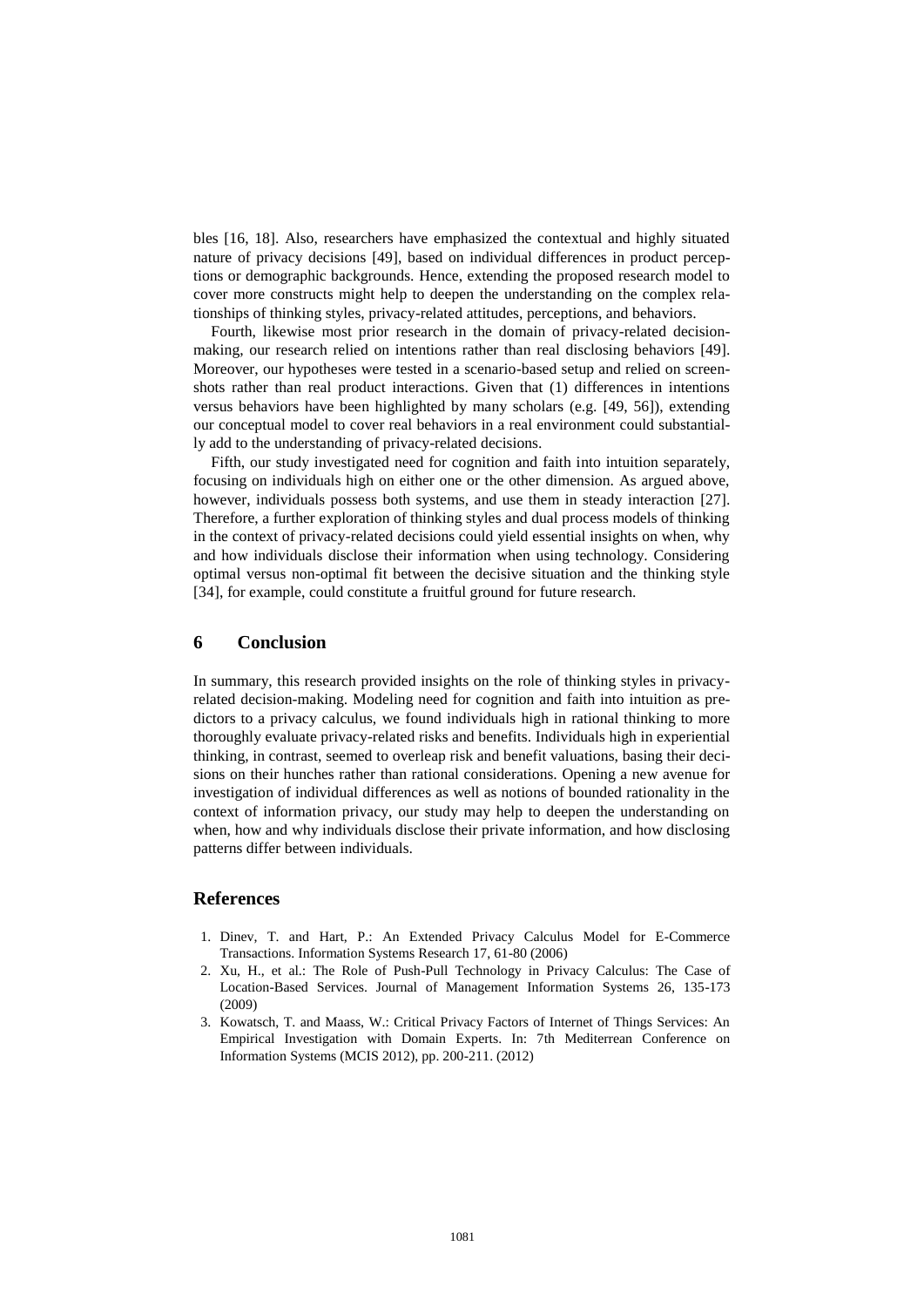- 4. Dinev, T., et al.: Privacy Calculus Model in E-Commerce–a Study of Italy and the United States. European Journal of Information Systems 15, 389-402 (2006)
- 5. Anderson, C.L. and Agarwal, R.: The Digitization of Healthcare: Boundary Risks, Emotion, and Consumer Willingness to Disclose Personal Health Information. Information Systems Research 22, 469-490 (2011)
- 6. Culnan, M.J. and Armstrong, P.K.: Information Privacy Concerns, Procedural Fairness, and Impersonal Trust: An Empirical Investigation. Organization Science 10, 104-115 (1999)
- 7. Awad, N.F. and Krishnan, M.S.: The Personalization Privacy Paradox: An Empirical Evaluation of Information Transparency and the Willingness to Be Profiled Online for Personalization. MIS Quarterly 30, 13-28 (2006)
- 8. Xu, H., et al.: The Personalization Privacy Paradox: An Exploratory Study of Decision Making Process for Location-Aware Marketing. Decision Support Systems 51, 42-52 (2011)
- 9. Hui, K.L., Teo, H.H., and Lee, S.Y.T.: The Value of Privacy Assurance: An Exploratory Field Experiment. MIS Quarterly 31, 19-33 (2007)
- 10. Mothersbaugh, D.L., et al.: Disclosure Antecedents in an Online Service Context: The Role of Sensitivity of Information. Journal of Service Research 15, 76-98 (2012)
- 11. Malhotra, N.K., Kim, S.S., and Agarwal, J.: Internet Users' Information Privacy Concerns (Iuipc): Tthe Construct, the Scale, and a Causal Model. Information Systems Research 15, 336-355 (2004)
- 12. Acquisti, A.: Privacy in Electronic Commerce and the Economics of Immediate Gratification. In: 5th ACM conference on Electronic commerce, pp. 21-29. ACM, (2004)
- 13. Knijnenburg, B.P., Kobsa, A., and Jin, H.: Counteracting the Negative Effect of Form Auto-Completion on the Privacy Calculus. In: Proceedings of the 34th International Conference on Information Systems (ICIS 2013), pp. (2013)
- 14. Acquisti, A., John, L.K., and Loewenstein, G.: The Impact of Relative Standards on the Propensity to Disclose. Journal of Marketing Research 49, 160-174 (2012)
- 15. John, L.K., Acquisti, A., and Loewenstein, G.: Strangers on a Plane: Context-Dependent Willingness to Divulge Sensitive Information. The Journal of Consumer Research 37, 858- 873 (2011)
- 16. Li, H., Sarathy, R., and Xu, H.: The Role of Affect and Cognition on Online Consumers' Decision to Disclose Personal Information to Unfamiliar Online Vendors. Decision Support Systems 51, 434-445 (2011)
- 17. Wakefield, R.: The Influence of User Affect in Online Information Disclosure. Journal of Strategic Information Systems 22, 157-174 (2013)
- 18. Kehr, F., Wentzel, D., and Mayer, P.: Rethinking the Privacy Calculus: On the Role of Dispositional Factors and Affect. In: Proceedings of the 34th International Conference on Information Systems (ICIS 2013), pp. (2013)
- 19. Epstein, S.: Integration of the Cognitive and the Psychodynamic Unconscious. American psychologist 49, 709-24 (1994)
- 20. Epstein, S., et al.: Individual Differences in Intuitive-Experiential and Analytical-Rational Thinking Styles. J Pers Soc Psychol 71, 390-405 (1996)
- 21. Dinev, T., et al.: Information Privacy and Correlates: An Empirical Attempt to Bridge and Distinguish Privacy-Related Concepts. European Journal of Information Systems 22, 61- 80 (2012)
- 22. Fischhoff, B., et al.: How Safe Is Safe Enough? A Psychometric Study of Attitudes Towards Technological Risks and Benefits. Policy Sciences 9, 127-152 (1978)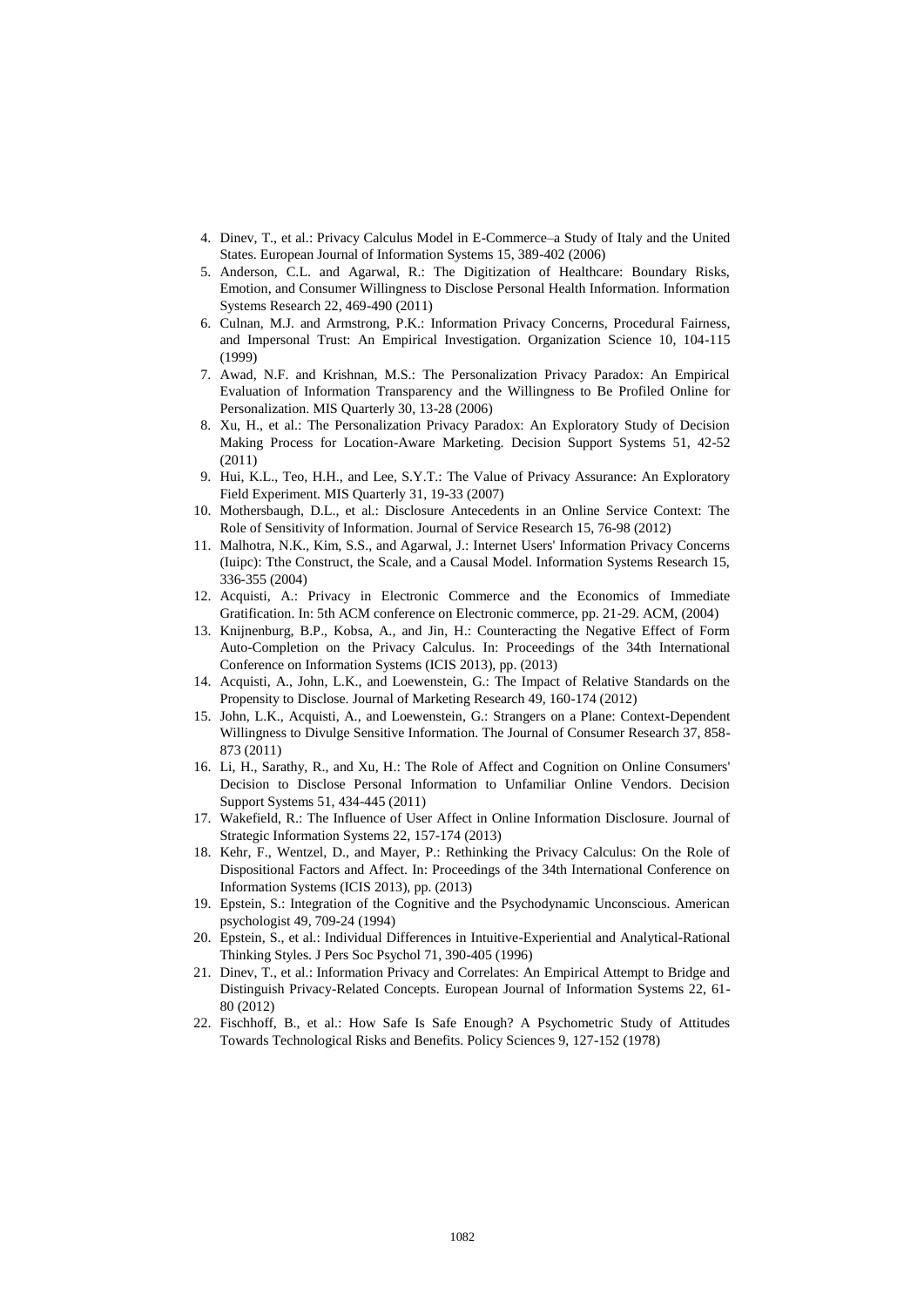- 23. Siegrist, M., Cvetkovich, G., and Roth, C.: Salient Value Similarity, Social Trust, and Risk/Benefit Perception. Risk Analysis 20, 353-362 (2000)
- 24. Zajonc, R.B.: Feeling and Thinking Preferences Need No Inferences. American psychologist 35, 151-175 (1980)
- 25. Kahneman, D.: A Perspective on Judgment and Choice: Mapping Bounded Rationality. American psychologist 58, 697-720 (2003)
- 26. Reyna, V.F.: How People Make Decisions That Involve Risk a Dual-Processes Approach. Current Directions in Psychological Science 13, 60-66 (2004)
- 27. Dhar, R. and Gorlin, M.: A Dual-System Framework to Understand Preference Construction Processes in Choice. Journal of Consumer Psychology 23, 528-542 (2013)
- 28. Kahneman, D.: Maps of Bounded Rationality: Psychology for Behavioral Economics. The American economic review 93, 1449-1475 (2003)
- 29. Shenhav, A., Rand, D.G., and Green, J.D.: Divine Intuition: Cognitive Style Influences Beliefs in God. Journal of Experimental Psychology: General 141, 423-428 (2012)
- 30. Sagiv, L., et al.: Not All Great Minds Think Alike: Systematic and Intuitive Cognitive Styles. Journal of Personality, (2013)
- 31. Sladek, R.M., Bond, M.J., and Phillips, P.A.: Why Don't Doctors Wash Their Hands? A Correlational Study of Thinking Styles and Hand Hygiene. American Journal of Infection Control 36, 399-406 (2008)
- 32. Wu, C.H., Parker, S.K., and de Jong, J.P.J.: Need for Cognition as an Antecedent of Individual Innovation Behavior. Journal of Management 40, 1511-1534 (2014)
- 33. Shiloh, S., Salton, E., and Sharabi, D.: Individual Differences in Rational and Intuitive Thinking Styles as Predictors of Heuristic Responses and Framing Effects. Personality and Individual Differences 32, 415-429 (2002)
- 34. Novak, T.P. and Hoffman, D.L.: The Fit of Thinking Style and Situation: New Measures of Situation-Specific Experiential and Rational Cognition. Journal of Consumer Research 36, 56-72 (2009)
- 35. Straub, D., Boudreau, M.C., and Gefen, D.: Validation Guidelines for Is Positivist Research. Communications of the Association for Information Systems 13, 380-427 (2004)
- 36. Rohm, A.J. and Milne, G.R.: Just What the Doctor Ordered: The Role of Information Sensitivity and Trust in Reducing Medical Information Privacy Concern. Journal of Business Research 57, 1000-1011 (2004)
- 37. Muthén, L.K. and Muthén, B.O., *Mplus*, in *Statistical analysis with latent variables. Version*. 2011.
- 38. Segars, A.H. and Grover, V.: Re-Examining Perceived Ease of Use and Usefulness. MIS Quarterly 17, 517-525 (1993)
- 39. Gefen, D., Straub, D.W., and Rigdon, E.E.: An Update and Extension to Sem Guidelines for Admnistrative and Social Science Research. MIS Quarterly 35, iii-xiv (2011)
- 40. Gefen, D., Straub, D.W., and Boudreau, M.C.: Structural Equation Modeling and Regression: Guidelines for Research Practice. Communications of the Association for Information Systems, (2000)
- 41. Fornell, C. and Larcker, D.F.: Evaluating Structural Equation Models with Unobservable Variables and Measurement Error. Journal of Marketing Research 18, 39-50 (1981)
- 42. Podsakoff, P.M., et al.: Common Method Biases in Behavioral Research: A Critical Review of the Literature and Recommended Remedies. Journal of Applied Psychology 88, 879-903 (2003)